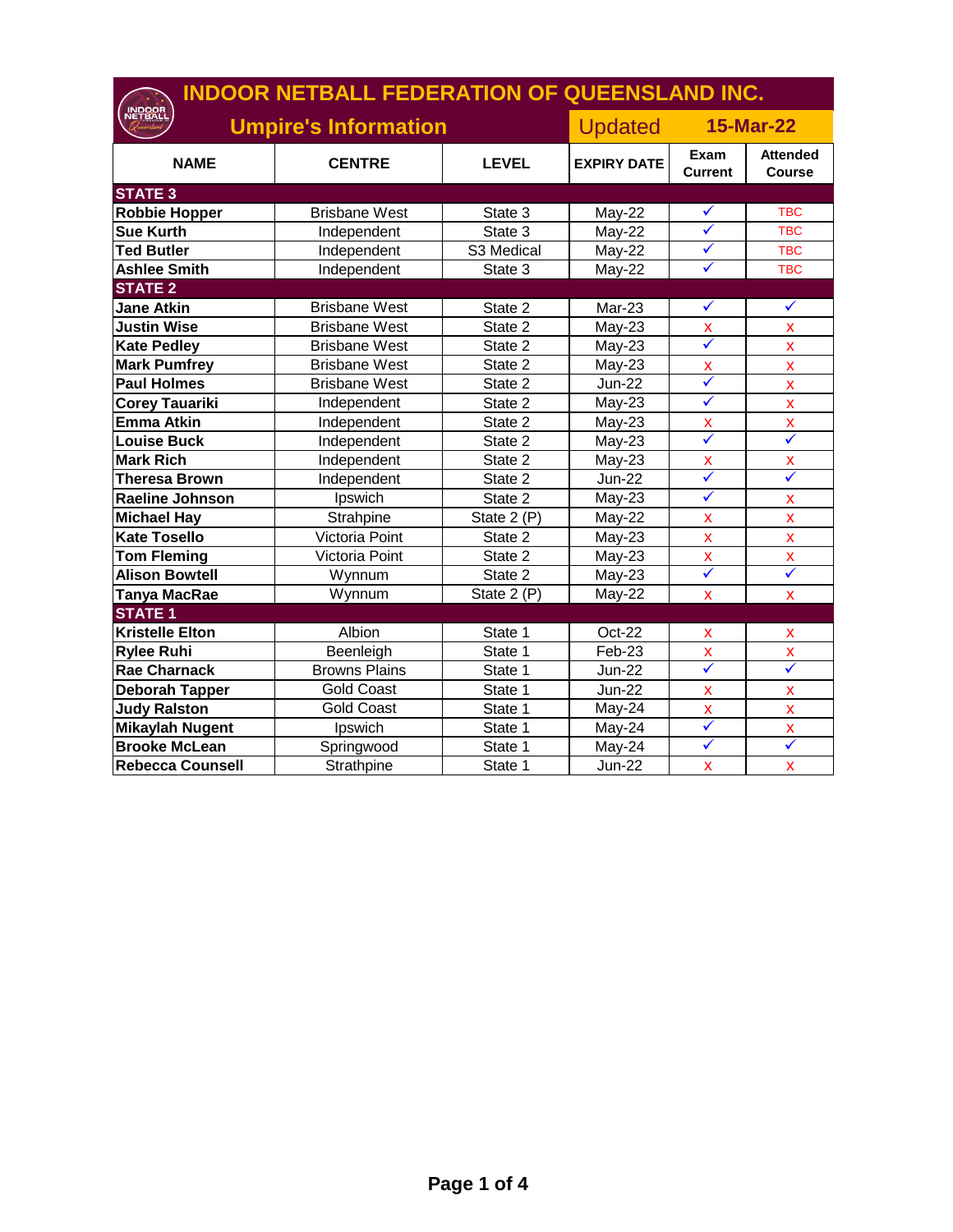| <b>INDOOR NETBALL FEDERATION OF QUEENSLAND INC.</b> |                      |                    |                                    |                                    |                                 |
|-----------------------------------------------------|----------------------|--------------------|------------------------------------|------------------------------------|---------------------------------|
| <b>Umpire's Information</b>                         |                      |                    | <b>15-Mar-22</b><br><b>Updated</b> |                                    |                                 |
| <b>NAME</b>                                         | <b>CENTRE</b>        | <b>LEVEL</b>       | <b>EXPIRY DATE</b>                 | Exam<br>Current                    | <b>Attended</b><br>Course       |
| <b>Superleague Endorsed</b>                         |                      |                    |                                    |                                    |                                 |
| <b>Callie Lindsay</b>                               | Albion               | SL Endorsed (P)    | May-22                             | x                                  | X                               |
| <b>Shane Sandilands</b>                             | Albion               | <b>SL Endorsed</b> | Feb-23                             | $\mathbf x$<br>$\checkmark$        | $\bar{\mathbf{X}}$<br>✓         |
| <b>Yvonne Magatau</b>                               | Albion               | <b>SL Endorsed</b> | Feb-24                             | $\checkmark$                       | ✓                               |
| Andrea Finlayson                                    | Arundel              | <b>SL Endorsed</b> | Feb-24                             |                                    |                                 |
| <b>Christine Dickenson</b>                          | Arundel              | <b>SL Endorsed</b> | <b>Jun-22</b>                      | $\pmb{\mathsf{X}}$                 | X                               |
| <b>Miranda Wood</b>                                 | Arundel              | <b>SL Endorsed</b> | <b>Jun-22</b>                      | X                                  | X                               |
| <b>Nicole Van Arndock</b>                           | Arundel              | <b>SL Endorsed</b> | Jun-22                             | X                                  | X                               |
| <b>Yvette Donner</b>                                | Arundel              | <b>SL Endorsed</b> | <b>Jun-22</b>                      | $\pmb{\mathsf{X}}$<br>$\checkmark$ | X                               |
| <b>Dean Hurst</b>                                   | Beenleigh            | <b>SL Endorsed</b> | May-22                             |                                    | X                               |
| Magnolia Vaikai                                     | Beenleigh            | <b>SL Endorsed</b> | <b>Jun-22</b>                      | $\pmb{\mathsf{X}}$<br>$\checkmark$ | X                               |
| <b>Shane Ambrum</b>                                 | Beenleigh            | <b>SL Endorsed</b> | Mar-22                             | $\checkmark$                       | X<br>✓                          |
| <b>Kara Williams</b>                                | Bracken Ridge        | <b>SL Endorsed</b> | May-24                             |                                    | ✓                               |
| <b>Andrew Hamlyn</b>                                | <b>Brisbane West</b> | <b>SL Endorsed</b> | May-22                             | X<br>$\checkmark$                  |                                 |
| <b>Emilie Ritchie</b>                               | <b>Brisbane West</b> | <b>SL Endorsed</b> | Mar-24                             |                                    | x                               |
| <b>Rose Linde</b>                                   | <b>Brisbane West</b> | SL Endorsed (P)    | May-22                             | X<br>$\checkmark$                  | X<br>✓                          |
| Andrea Su'a Asane                                   | <b>Browns Plains</b> | <b>SL Endorsed</b> | May-24                             |                                    |                                 |
| <b>Charlie Bector</b>                               | <b>Browns Plains</b> | <b>SL Endorsed</b> | Mar-24                             | $\checkmark$                       | ✓                               |
| <b>Jess Carew (Olver)</b>                           | <b>Browns Plains</b> | <b>SL Endorsed</b> | Mar-25                             | $\checkmark$                       | ✓                               |
| Dani Green (O'Connell)                              | <b>Browns Plains</b> | <b>SL Endorsed</b> | Mar-24                             | $\pmb{\mathsf{X}}$                 | ✓                               |
| <b>Hannah Groves</b>                                | <b>Browns Plains</b> | SL Endorsed (P)    | Mar-23                             | $\boldsymbol{\mathsf{X}}$          | x                               |
| Leila Kawhe                                         | <b>Browns Plains</b> | <b>SL Endorsed</b> | Feb-23                             | $\checkmark$                       | ✓                               |
| <b>Nicole Brimelow</b>                              | <b>Browns Plains</b> | <b>SL Endorsed</b> | Mar-25                             | x                                  | $\checkmark$                    |
| Nikora Hiamona                                      | <b>Browns Plains</b> | <b>SL Endorsed</b> | Mar-23                             | $\checkmark$                       | $\checkmark$                    |
| <b>Peter McLean</b>                                 | <b>Browns Plains</b> | <b>SL Endorsed</b> | May-24                             | X                                  | $\checkmark$                    |
| <b>Stephanie Watts</b>                              | <b>Browns Plains</b> | <b>SL Endorsed</b> | Feb-23                             | $\checkmark$                       | $\checkmark$                    |
| <b>Stewert McQueen</b>                              | <b>Browns Plains</b> | <b>SL Endorsed</b> | Mar-24                             | x                                  | $\checkmark$                    |
| Zoe Joyce                                           | <b>Browns Plains</b> | SL Endorsed        | <b>Jun-22</b>                      | X                                  | $\checkmark$                    |
| <b>Rikki-Lee Vinall</b>                             | <b>Browns Plains</b> | SL Endorsed (P)    | Mar-23                             | $\checkmark$                       | X                               |
| <b>Catherine Bennett</b>                            | Caboolture           | <b>SL Endorsed</b> | $Jul-23$                           | $\checkmark$                       | ✓                               |
| <b>Jeanine Adant</b>                                | Caboolture           | SL Endorsed (P)    | <b>Jun-22</b>                      | $\checkmark$                       | ✓<br>$\checkmark$               |
| Peta Dawson                                         | Caboolture           | <b>SL Endorsed</b> | $Jul-23$                           | $\checkmark$                       |                                 |
| <b>Alison Daniels</b>                               | Cairns               | SL Endorsed (P)    | Jun-22                             | X                                  | x                               |
| <b>Judy Rogenkamp</b>                               | Cairns               | SL Endorsed (P)    | Jun-22                             | X                                  | x                               |
| <b>Rick Cooper</b>                                  | Cairns               | SL Endorsed (P)    | Jun-22                             | X                                  | X                               |
| <b>Steph Voight</b>                                 | Cairns               | SL Endorsed (P)    | Jun-22                             | X                                  | X                               |
| <b>Tavis Momberger</b>                              | Cairns               | SL Endorsed (P)    | Jun-22                             | $\mathsf{X}$<br>$\checkmark$       | $\frac{\mathsf{x}}{\mathsf{y}}$ |
| Anje Craft                                          | <b>Gold Coast</b>    | <b>SL Endorsed</b> | Feb-23                             |                                    |                                 |
| <b>Rikki Cairns</b>                                 | <b>Gold Coast</b>    | <b>SL Endorsed</b> | Feb-23                             | $\checkmark$                       | $\checkmark$                    |
| <b>Anna Gyftakis</b>                                | Gold Coast           | SL Endorsed (P)    | Jun-22                             | X                                  | x                               |
| <b>Cheryl Hulbert</b>                               | <b>Gold Coast</b>    | SL Endorsed (P)    | Jun-22                             | X                                  | x                               |
| <b>Stewart Ting</b>                                 | <b>Gold Coast</b>    | SL Endorsed (P)    | Jun-22                             | X                                  | X                               |
| <b>Cheryl Turnbull</b>                              | <b>Gold Coast</b>    | <b>SL Endorsed</b> | Feb-23                             | $\checkmark$                       | $\checkmark$                    |
| <b>Kylie Izzo</b>                                   | <b>Gold Coast</b>    | SL Endorsed (P)    | Jun-22                             | $\pmb{\mathsf{X}}$                 | X                               |
| Nataylia Knight                                     | Independent          | SL Endorsed (P)    | Jun-22                             | $\mathsf{x}$                       | X                               |
| <b>Sean Owens</b>                                   | Independent          | SL Endorsed (P)    | Jun-22                             | $\checkmark$                       | X                               |
| <b>Tjana Knight</b>                                 | Independent          | SL Endorsed        | Feb-23                             | $\checkmark$                       | $\checkmark$                    |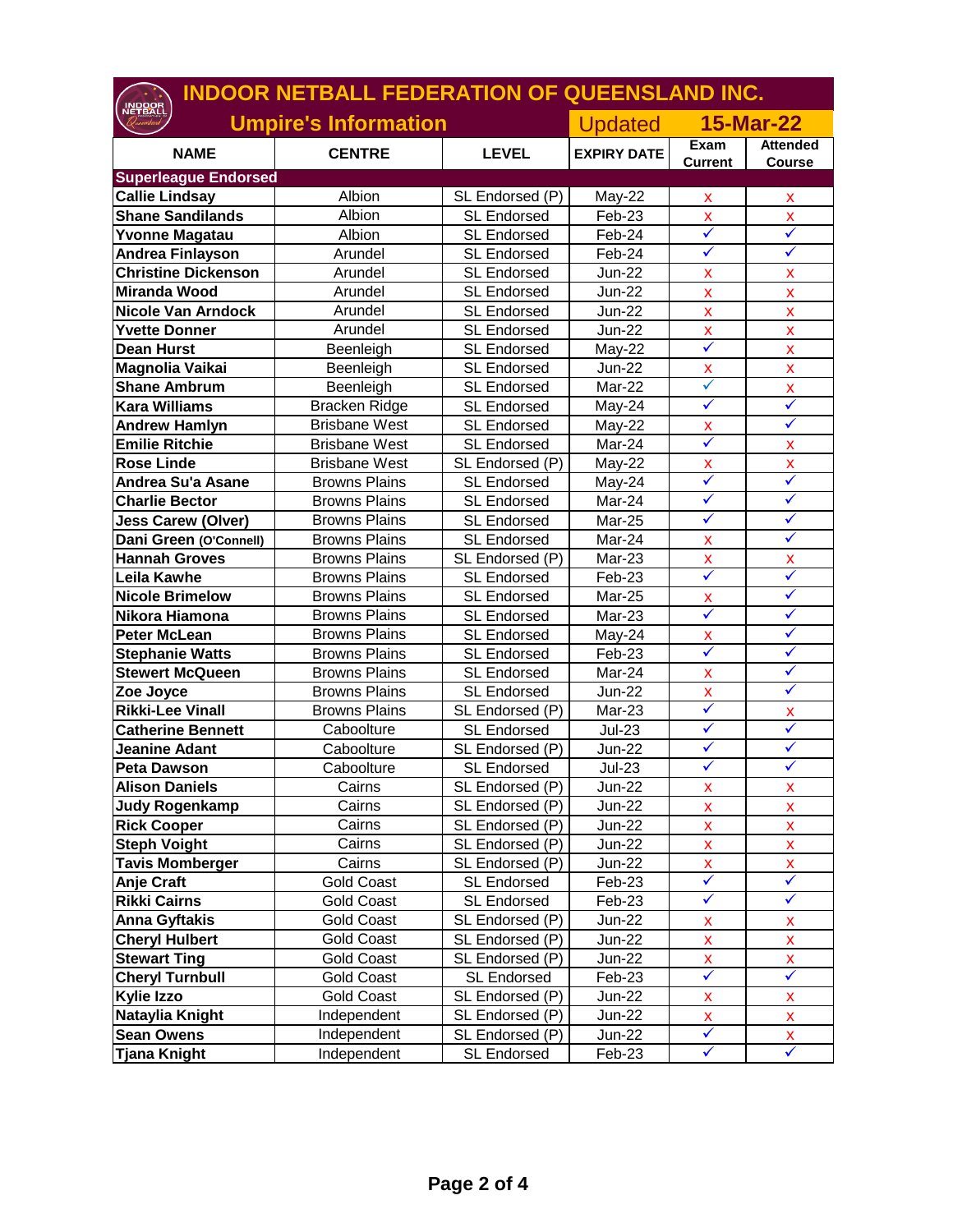| <b>INDOOR NETBALL FEDERATION OF QUEENSLAND INC.</b> |                             |                    |                    |                           |                           |
|-----------------------------------------------------|-----------------------------|--------------------|--------------------|---------------------------|---------------------------|
|                                                     | <b>Umpire's Information</b> |                    | <b>Updated</b>     | <b>15-Mar-22</b>          |                           |
| <b>NAME</b>                                         | <b>CENTRE</b>               | <b>LEVEL</b>       | <b>EXPIRY DATE</b> | Exam<br><b>Current</b>    | <b>Attended</b><br>Course |
| <b>Superleague Endorsedcont</b>                     |                             |                    |                    |                           |                           |
| <b>Desley Brown</b>                                 | Ipswich                     | <b>SL Endorsed</b> | May-24             | $\checkmark$              | $\checkmark$              |
| <b>Jason Coles</b>                                  | Ipswich                     | <b>SL Endorsed</b> | May-24             | $\pmb{\mathsf{x}}$        | X                         |
| <b>Stacey Buchanan</b>                              | Ipswich                     | SL Endorsed (P)    | <b>Jun-22</b>      | $\pmb{\mathsf{x}}$        | X                         |
| <b>Cheryl Price</b>                                 | Mackay                      | SL Endorsed (P)    | <b>Jun-22</b>      | $\pmb{\mathsf{X}}$        | X                         |
| <b>Kevin Patterson</b>                              | Mackay                      | SL Endorsed (P)    | <b>Jun-22</b>      | $\pmb{\mathsf{x}}$        | X                         |
| <b>Melissa Ferrier</b>                              | Mackay                      | SL Endorsed (P)    | Jun-22             | $\pmb{\mathsf{x}}$        | $\pmb{\mathsf{X}}$        |
| <b>Toni Day</b>                                     | Mackay                      | SL Endorsed (P)    | <b>Jun-22</b>      | $\bar{\mathbf{X}}$        | $\bar{\mathbf{X}}$        |
| <b>Carrie Bennet</b>                                | Rockhampton                 | <b>SL Endorsed</b> | <b>Jun-22</b>      | $\checkmark$              | $\checkmark$              |
| <b>Cody McLeod</b>                                  | Rockhampton                 | <b>SL Endorsed</b> | <b>Jun-22</b>      | $\checkmark$              | $\checkmark$              |
| <b>Aggie Ratima</b>                                 | Springwood                  | <b>SL Endorsed</b> | Feb-24             | $\checkmark$              | $\checkmark$              |
| <b>Alyssa Hotai-Walters</b>                         | Springwood                  | <b>SL Endorsed</b> | Feb-24             | $\checkmark$              | $\mathsf{x}$              |
| <b>Faith King</b>                                   | Springwood                  | <b>SL Endorsed</b> | Feb-23             | ✓                         | $\checkmark$              |
| <b>Kishana Marsters</b>                             | Springwood                  | <b>SL Endorsed</b> | Feb-24             | $\checkmark$              | ✓                         |
| <b>Natalie Goldsmith</b>                            | Springwood                  | <b>SL Endorsed</b> | Feb-23             | X                         | X                         |
| <b>Ponga Pomey</b>                                  | Springwood                  | <b>SL Endorsed</b> | Feb-24             | $\checkmark$              | $\checkmark$              |
| Sonja Parai                                         | Springwood                  | SL Endorsed (P)    | Jun-22             | $\boldsymbol{\mathsf{x}}$ | X                         |
| <b>Tamzyn Tamariki</b>                              | Springwood                  | <b>SL Endorsed</b> | Feb-24             | $\checkmark$              | $\checkmark$              |
| <b>Teela Komene</b>                                 | Springwood                  | <b>SL Endorsed</b> | May-24             | $\checkmark$              | $\checkmark$              |
| <b>Kath Healy</b>                                   | Strathpine                  | <b>SL Endorsed</b> | Feb-24             | $\checkmark$              | ✓                         |
| <b>Matthew Jutila</b>                               | Strathpine                  | <b>SL Endorsed</b> | Feb-24             | $\checkmark$              | X                         |
| <b>Peter Bennett</b>                                | Strathpine                  | SL Endorsed (P)    | Jun-22             | $\checkmark$              | X                         |
| <b>Teena Loxton</b>                                 | Strathpine                  | SL Endorsed (P)    | <b>Jun-22</b>      | $\pmb{\mathsf{x}}$        | $\pmb{\mathsf{X}}$        |
| <b>Wendy Cain</b>                                   | Strathpine                  | <b>SL Endorsed</b> | Mar-24             | $\checkmark$              | ✓                         |
| <b>Alice James</b>                                  | Toowoomba                   | SL Endorsed (P)    | May-22             | $\pmb{\mathsf{X}}$        | ✓                         |
| <b>Connor Courtney</b>                              | Toowoomba                   | <b>SL Endorsed</b> | <b>Jun-22</b>      | ✓                         | $\checkmark$              |
| <b>Deb Newton</b>                                   | Toowoomba                   | SL Endorsed (P)    | <b>Jun-22</b>      | $\pmb{\mathsf{x}}$        | $\checkmark$              |
| <b>Helen Henningsen</b>                             | Toowoomba                   | <b>SL Endorsed</b> | Mar-22             | $\checkmark$              | $\checkmark$              |
| <b>Katrina Teske</b>                                | Toowoomba                   | SL Endorsed (P)    | <b>Jun-22</b>      | X                         | $\checkmark$              |
| <b>Kaylene McDonald</b>                             | Toowoomba                   | SL Endorsed (P)    | <b>Jun-22</b>      | $\pmb{\mathsf{X}}$        | $\checkmark$              |
| <b>Kyley Burgess</b>                                | Toowoomba                   | SL Endorsed (P)    | Jun-22             | $\pmb{\mathsf{X}}$        | $\checkmark$              |
| Laura Noel'Gough                                    | Toowoomba                   | SL Endorsed (P)    | $Jun-22$           | $\pmb{\mathsf{X}}$        | $\checkmark$              |
| <b>Ellyce Reily</b>                                 | Victoria Point              | <b>SL Endorsed</b> | Feb-24             | $\checkmark$              | x                         |
| Laura Vecchio                                       | Victoria Point              | SL Endorsed        | Feb-24             | $\checkmark$              | x                         |
| <b>Madison Shaw</b>                                 | Victoria Point              | SL Endorsed (M)    | Dec-22             | $\checkmark$              | x                         |
| <b>Tammy Holcroft</b>                               | Victoria Point              | SL Endorsed        | Feb-24             | $\checkmark$              | x                         |
| <b>Blake Cook</b>                                   | Wildcats - Townsville       | SL Endorsed (P)    | Jun-22             | X                         | X                         |
| <b>Britney Jones</b>                                | Wildcats - Townsville       | SL Endorsed (P)    | Jun-22             | X                         | X                         |
| Natasha Milivojevic                                 | Wildcats - Townsville       | SL Endorsed (P)    | May-22             | $\mathsf{x}$              | X                         |
| <b>Quinton Taiters</b>                              | Wildcats - Townsville       | SL Endorsed (P)    | Jun-22             | $\mathsf{X}% _{0}$        | $\mathsf{x}$              |
| <b>Kelly Cracker</b>                                | Wynnum                      | <b>SL Endorsed</b> | May-24             | $\checkmark$              | $\checkmark$              |
| <b>Pauline Decoster</b>                             | Wynnum                      | SL Endorsed        | Apr-24             | $\checkmark$              | $\checkmark$              |
| <b>Carly Walker</b>                                 | Wynnum                      | SL Endorsed        | May-24             | $\checkmark$              | X                         |
| Jessyka Watego                                      | Wynnum                      | <b>SL Endorsed</b> | May-24             | $\boldsymbol{\mathsf{X}}$ | $\boldsymbol{\mathsf{X}}$ |